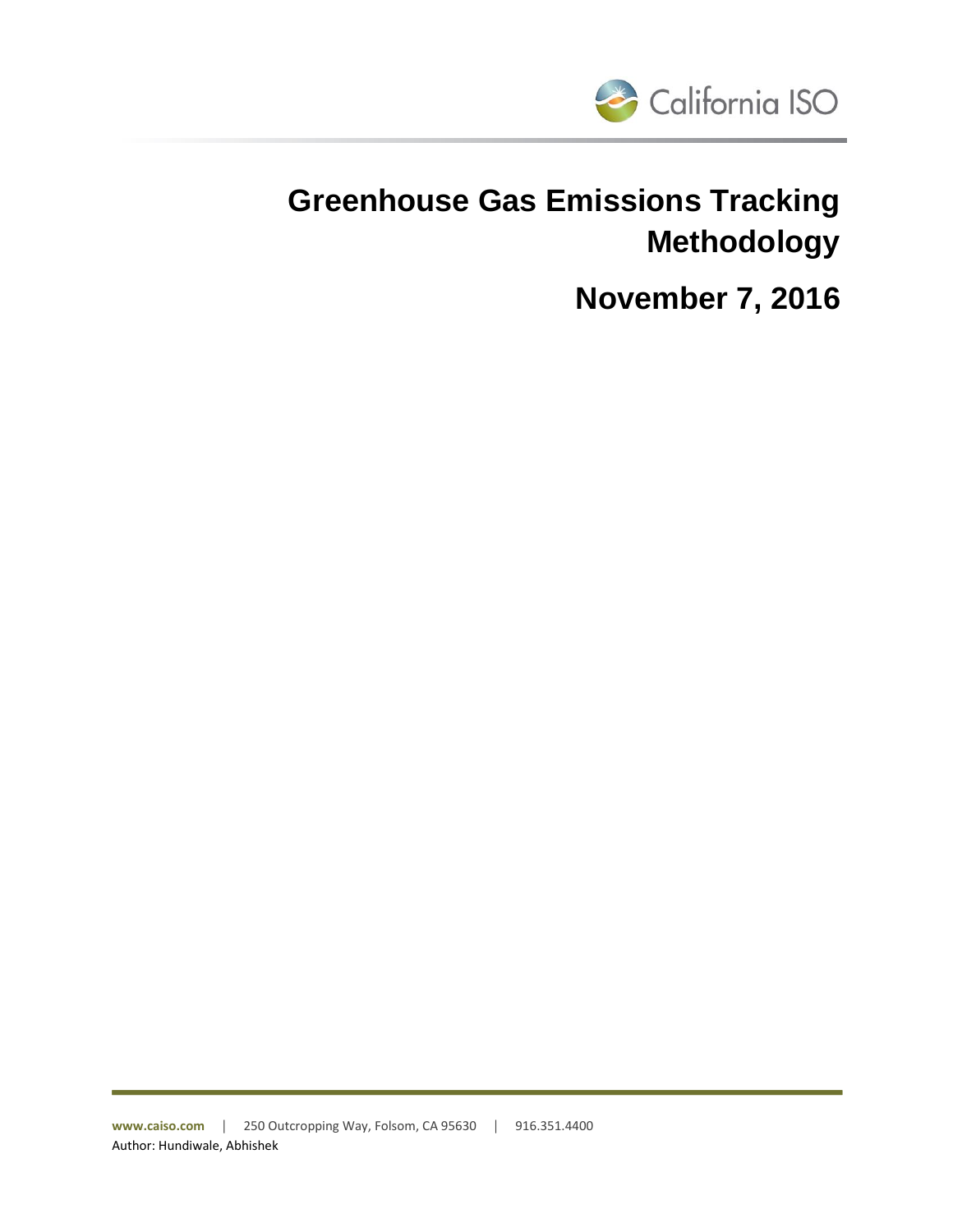

## **Revision History**

| <b>Date</b> | Version | <b>Description</b> | <b>Author</b>       |
|-------------|---------|--------------------|---------------------|
| 10/26/2016  |         |                    | Hundiwale, Abhishek |

*Note: This document is provided for the convenience of the market participant for the purpose of communicating complex and technical information. The document is intended to be consistent with the ISO tariff, however, the ISO is bound to operate in accordance with the tariff in all cases. In the event there is any conflict between this document and the ISO tariff, the ISO tariff will control. Any provision of the ISO tariff that may have been summarized or repeated in this document is provided only to aid in the understanding of this document and in no event shall any of the information in this document be deemed an interpretation of the tariff, or in any way binding. While the ISO endeavors to update the information and analysis in this document and to notify market participants of changes pertinent to this document, it is the responsibility of each market participant to ensure that he or she is using the most recent version of this document that it has not been retired or withdrawn, that the information in the document is current, and to comply with all applicable provisions of the ISO's tariff. The market participant use of this document, and all information contained herein, is at its sole risk.*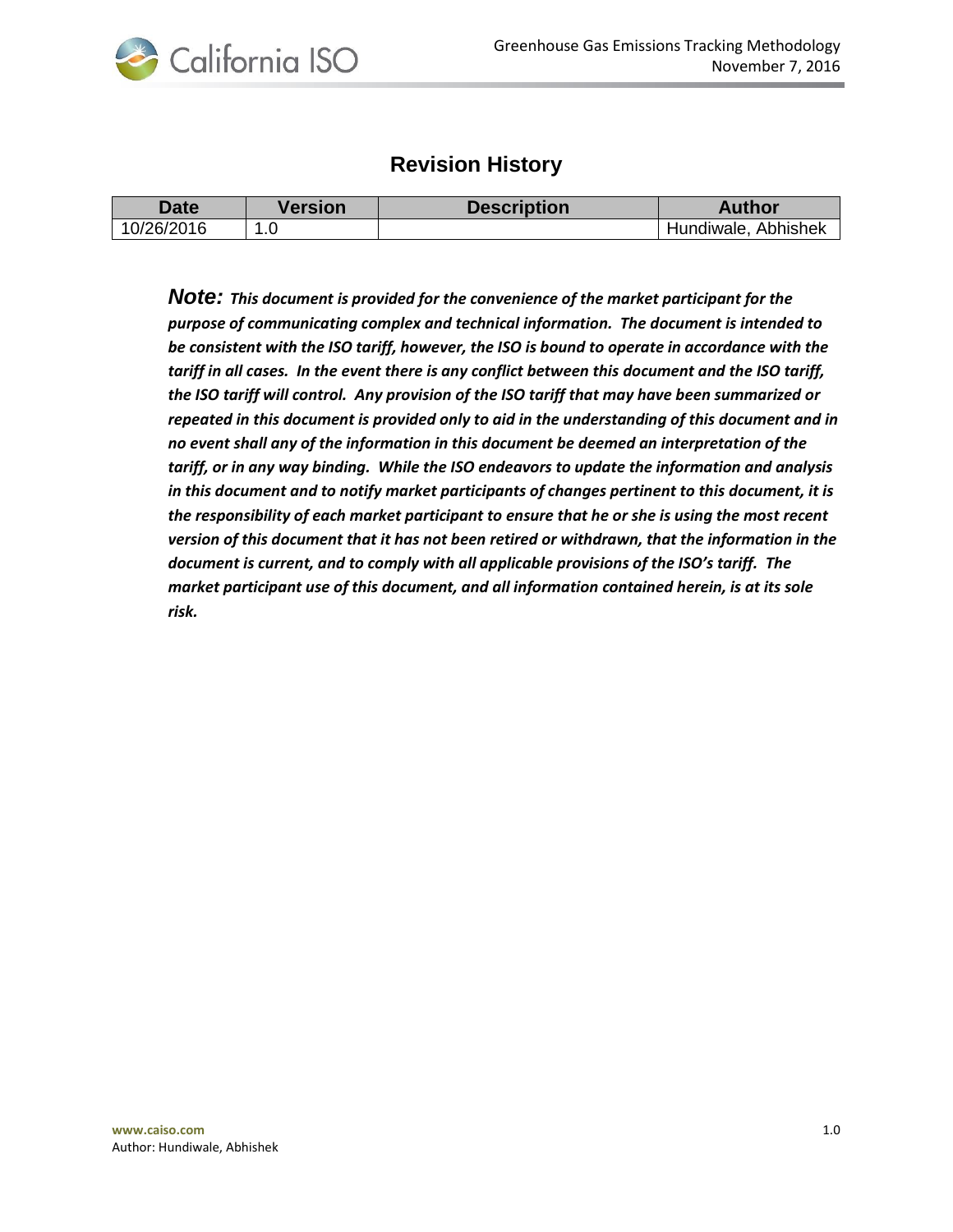

# **Table of Contents**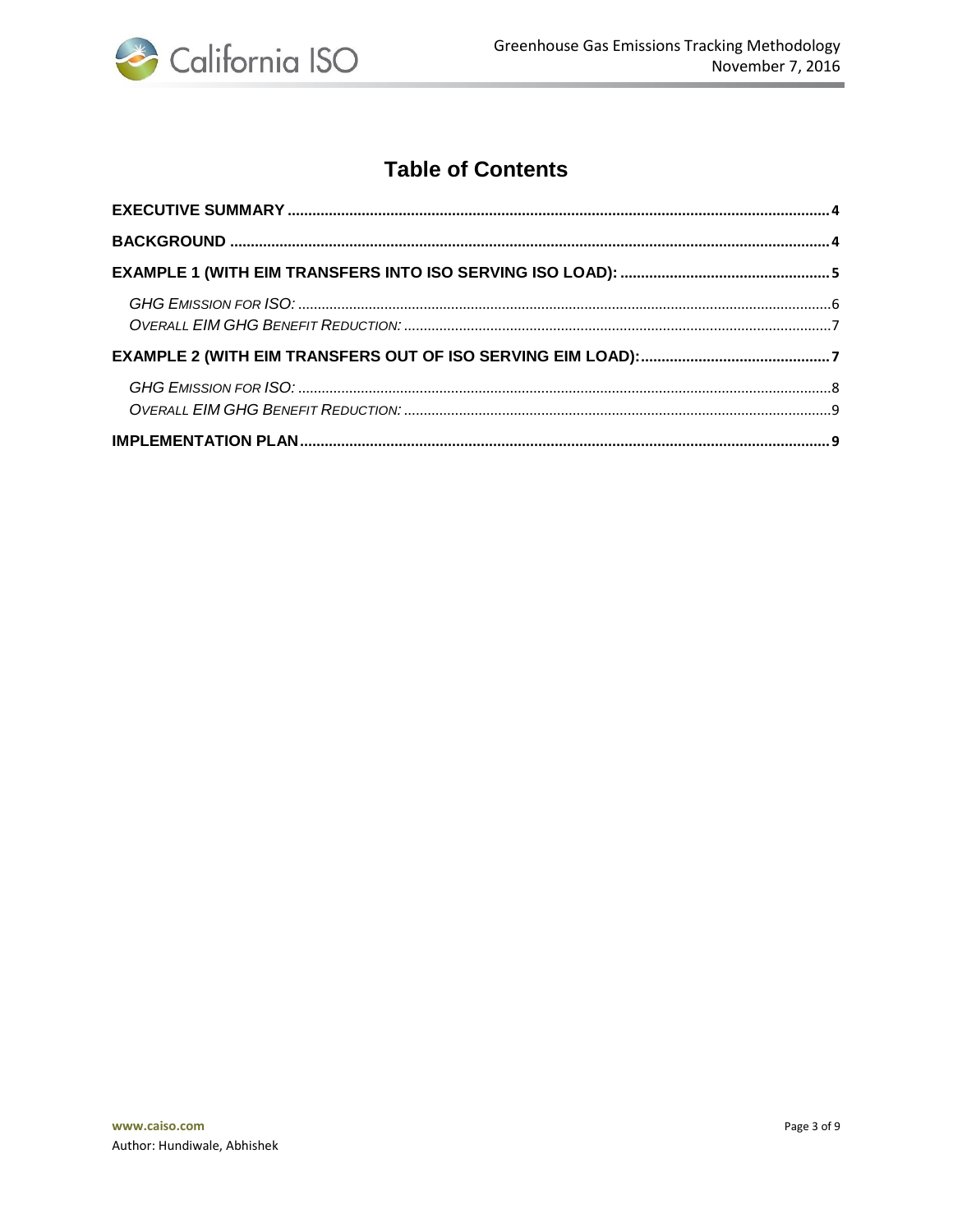

## <span id="page-3-0"></span>**Executive Summary**

Starting January 2013, the ISO market became subject to the state's greenhouse gas cap-and-trade program compliance requirements. California Assembly Bill 32 (AB 32), the Global Warming Solutions Act of 2006, directed the California Air Resources Board (CARB) to develop regulations to reduce greenhouse gas emissions to 1990 levels by 2020. In support of the greenhouse gas cap-and-trade compliance requirements, the ISO enhanced its market dispatch to support scheduling coordinators representing generators in the ISO balancing area and the imports serving load in ISO to incorporate GHG costs into their energy bids. Since the introduction of the western Energy Imbalance Market (EIM) the ISO has been operating an expanding regional electric grid across the western United States. The EIM allows for the economic transfer of energy between participating systems in real-time to serve electric load. The EIM dispatch also incorporates GHG costs associated with resources that are supporting transfers into the ISO that are serving demand in California. To the extent EIM transfers of non-emitting resources are displacing energy that would have been produced by emitting resources across participating systems the EIM dispatch can reduce greenhouse gas emissions associated with serving electric load both within the ISO's balancing authority area and the EIM Entities' balancing authority areas. In order to provide increased transparency into the overall GHG effects of serving load in the ISO, the ISO has developed a GHG tracking report. This report quantifies the amount of estimated GHG emission to serve ISO load. Furthermore the tracking report estimates the volume of GHG emissions reductions facilitated by the EIM by comparing a counter-factual dispatch without EIM optimized dispatch to the GHG emission of the EIM dispatch. In other words the counter-factual dispatch analysis quantifies the difference in GHG emissions that would have occurred without the ability to effect realtime transfer of energy among the ISO and EIM participants' systems with the GHG emission that actually occurred as a result of the EIM dispatch.

### <span id="page-3-1"></span>**Background**

This document provides methodology of tracking of the greenhouse gas emissions for the ISO balancing authority area as a direct result from dispatch of ISO internal resources (including dynamic resources), net imports, and transfers from EIM entities into the ISO based on the counter-factual determination. In addition, this document provides the methodology of calculating the overall greenhouse gas emissions reduction using the counter-factual method as a result of the EIM operations.

Total GHG emissions to serve ISO demand = GHG emissions from internal ISO dispatches including dynamic schedules + GHG emissions from net imports + GHG Impact from EIM transfers into ISO using counter-factual determination - GHG Impact from EIM transfers out of ISO using counter-factual determination<sup>1</sup>.

 $\overline{a}$ 

**www.caiso.com** Page 4 of 9 <sup>1</sup> Computation of GHG impact for EIM transfers using counter-factual dispatch was started from January 2016. Before January 2016, GHG resource allocation in EIM entity was used for EIM transfers.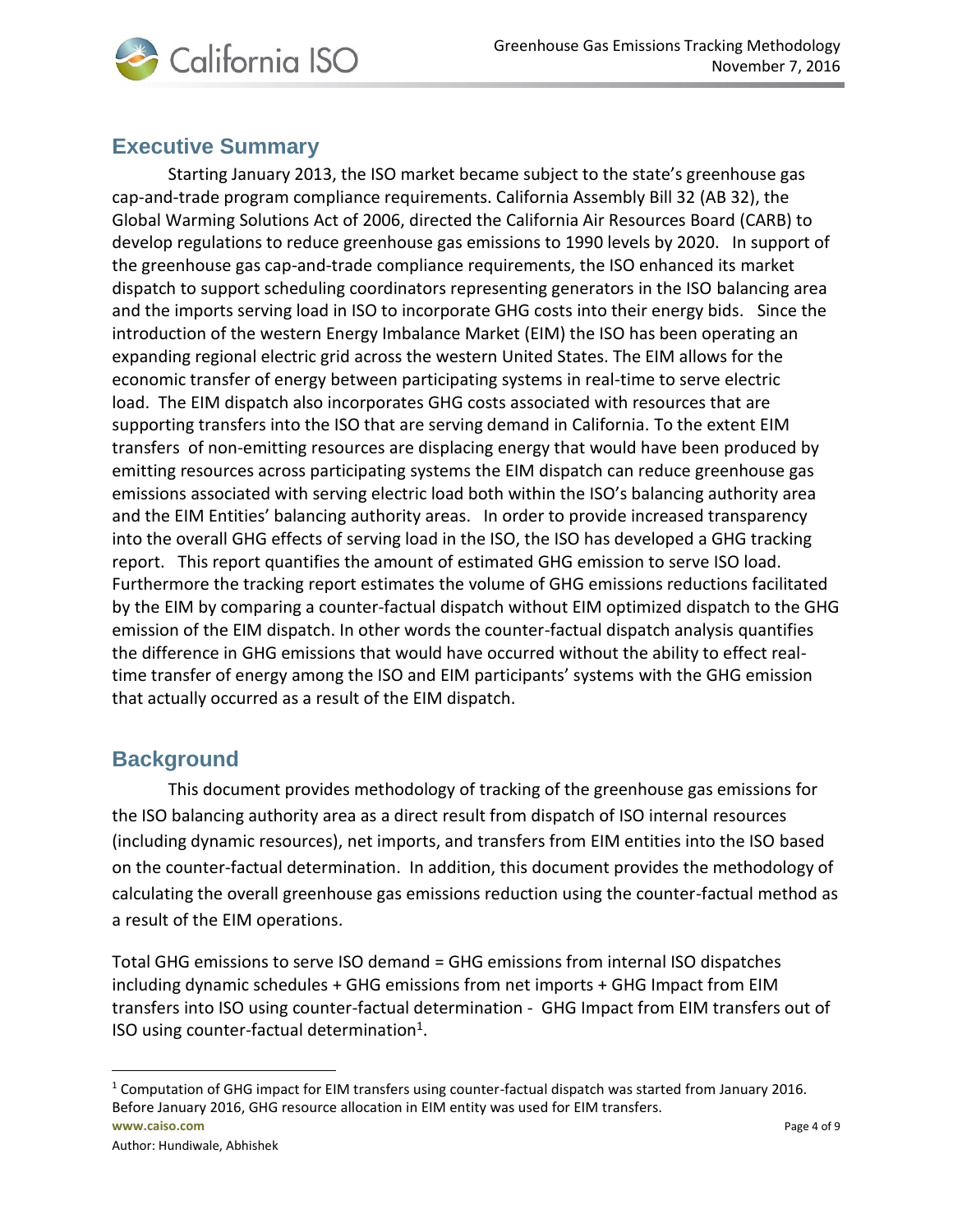

The GHG Emission for internal ISO dispatches includes all the resources dispatched by the ISO market within balancing area to serve the ISO load including the resource specific dynamic resources. The GHG Emission from net ISO imports includes the net of all the energy to be transferred to/from the ISO Balancing Authority Area from/to another Balancing Authority Area based on agreed-upon megawatts, start and end time, beginning and ending ramp times and rate, and type required for delivery and receipt of power and energy between the source and sink Balancing Authority Areas involved in the transaction. The net imports are the imports that serve ISO load. Net Imports does not account for the EIM transfers into/out of ISO.

The GHG impact from EIM transfers in and out of ISO using the counter-factual determination is based on the EIM Quarterly Benefit Report Methodology<sup>2</sup>. EIM transfers into to ISO are serving load in the ISO that would have otherwise been served by other resources within or into the ISO. EIM transfers out of the ISO are serving load in the EIM balancing area that would have otherwise been served by other resources within or into the EIM balancing area. The counter-factual dispatch meets the same amount of real – time load imbalance in each BAA without EIM transfers with neighboring EIM BAAs. For each 5-minute interval, the EIM transfers are unidirectional.

The heat rate used in the calculation of GHG emission is resource specific heat - rate provided by the respective scheduling coordinator of the resource.

With appropriate unit conversions

GHG Emissions (mTCO2) = resource heat rate (MMBTU/MWh) \* CO2 emission factor by resource type<sup>3</sup> (mTCO2/MMBTU) \* Energy (MWh)

For net imports in ISO and EIM, the default CO2 emission factor of 0.0428 mTCO2/MMTBU was used. Otherwise, resource specific CO2 emission factor was used.

## <span id="page-4-0"></span>**Example 1 (with EIM Transfers into ISO serving ISO load):**



<sup>2</sup> [http://www.caiso.com/Documents/EIM\\_BenefitMethodology.pdf](http://www.caiso.com/Documents/EIM_BenefitMethodology.pdf)

 $\overline{a}$ 

**www.caiso.com** Page 5 of 9 <sup>3</sup> [http://www.ecfr.gov/cgi-bin/text-idx?c=ecfr&tpl=/ecfrbrowse/Title40/40cfr98\\_main\\_02.tpl](http://www.ecfr.gov/cgi-bin/text-idx?c=ecfr&tpl=/ecfrbrowse/Title40/40cfr98_main_02.tpl)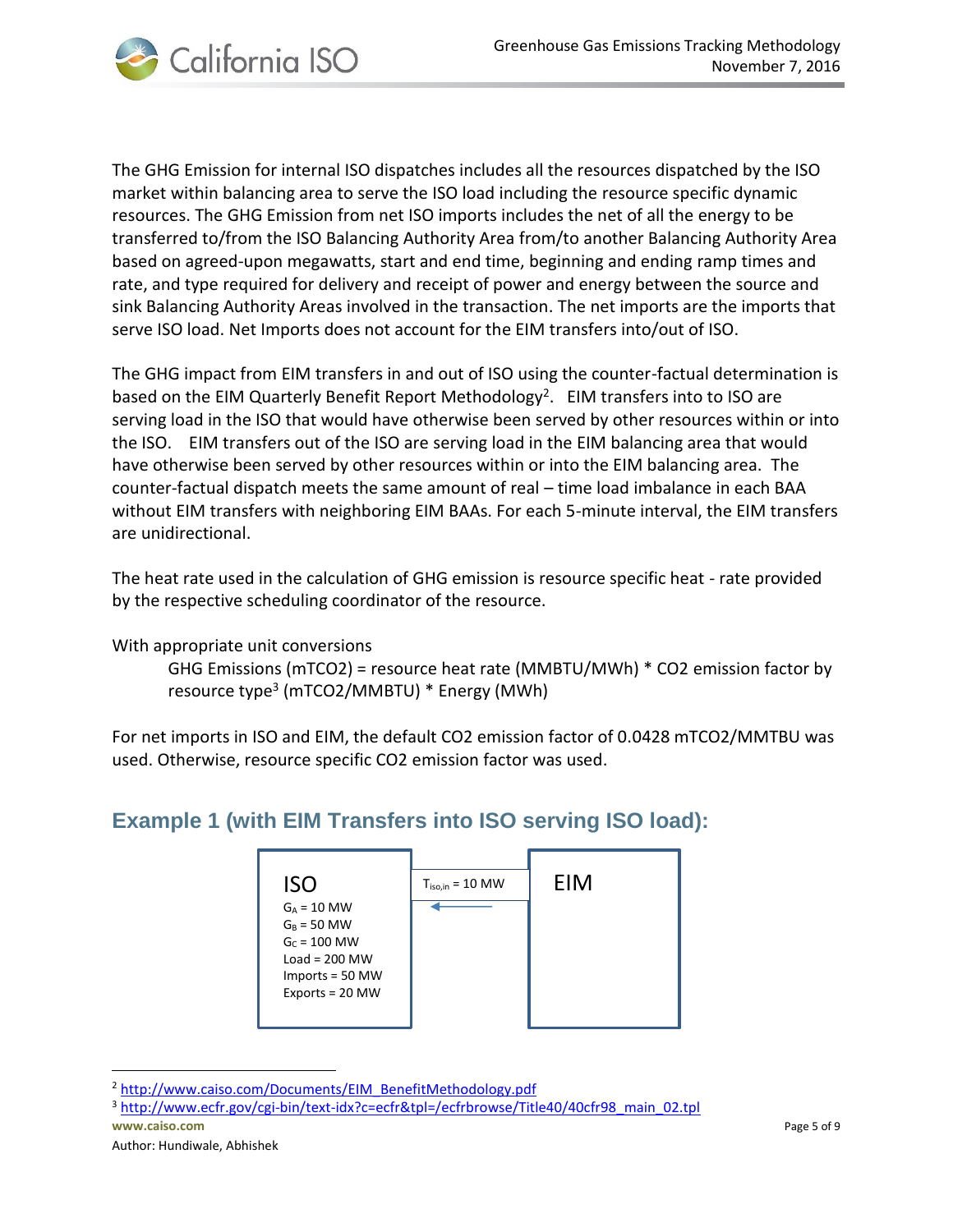

#### *ISO Assumptions:*

ISO resource A =  $G<sub>iso,a</sub>$  = 10 MW (Gas with heat rate of 8500 BTU/KWh) ISO resource  $B = G_{iso,b} = 50$  MW (Gas with heat rate of 9500 BTU/KWh) ISO resource  $C = G_{iso,c} = 100$  MW (Wind) ISO imports =  $I_{iso}$  = 50 MW ISO exports = Eiso = 20 MW EIM Transfers into ISO based on counter-factual determination of external resources dispatched to support EIM transfer in  $ISO = T_{iso,in}$  $T_{iso,in,x} = 3$  MW (Hydro)  $T_{iso,in,y} = 1$  MW (Coal resource with heat rate = 10000 BTU/KWh)  $T_{iso,in,z} = 6$  MW (Gas resource with heat rate = 9000 BTU/KWh) EIM transfers into ISO based on counter-factual determination of ISO supply that is displaced by EIM transfers into  $ISO = T_{iso,disp}$ 

 $T_{iso,disp,i} = 4 MW$  (Gas with heat rate of 10000 BTU/KWh)  $T_{iso,disp,i} = 6$  MW (Gas with heat rate of 9000 BTU/KWh)

#### <span id="page-5-0"></span>*GHG Emission for ISO:*

ISO internal dispatch =  $G_{iso} = G_{iso,a} + G_{iso,b} + G_{iso,c}$  $= 10 + 50 + 100 = 160$  MW

ISO Demand =  $L_{iso}$  = ISO internal dispatch + ISO imports – ISO exports + EIM transfers into ISO using counterfactual determination

> $= G<sub>iso</sub> + I<sub>iso</sub> - E<sub>iso</sub> + T<sub>iso,in</sub>$  $= 160 + 50 - 20 + 10 = 200$  MW

Total GHG Emission for  $ISO = GHG<sub>iso</sub>$ 

 $=$  GHG emission to serve ISO demand  $=$  GHG $_{Liso}$ 

= GHG emission ISO internal dispatch + GHG emission ISO imports –

GHG emission ISO exports + GHG emission from EIM transfers into ISO using counter factual determination

 $=$  GHG<sub>Giso</sub> + GHG<sub>liso</sub> – GHG<sub>Eiso</sub> + GHG<sub>Tiso,in</sub>

GHG emission from ISO internal dispatch  $=$  GHG $_{\text{Giso}}$  $=$  GHG<sub>Giso,a</sub> + GHG<sub>Giso,b</sub> + GHG<sub>Giso,c</sub>

 $GHG<sub>Giso,a</sub> = (8500/1000)*0.053165*10 = 4.519 mTCO2$  $GHG_{Giso,b} = (9500/1000)*0.053165*50 = 25.25 mTCO2$  $GHG_{Giso,c} = 0$  mTCO2

**www.caiso.com** Page 6 of 9 Author: Hundiwale, Abhishek  $GHG<sub>liso</sub> = (10000/1000)*0.0428*50 = 21.4 mTCO2$  $GHG<sub>Eiso</sub> = (10000/1000)*0.0428*20 = 8.56 mTCO2$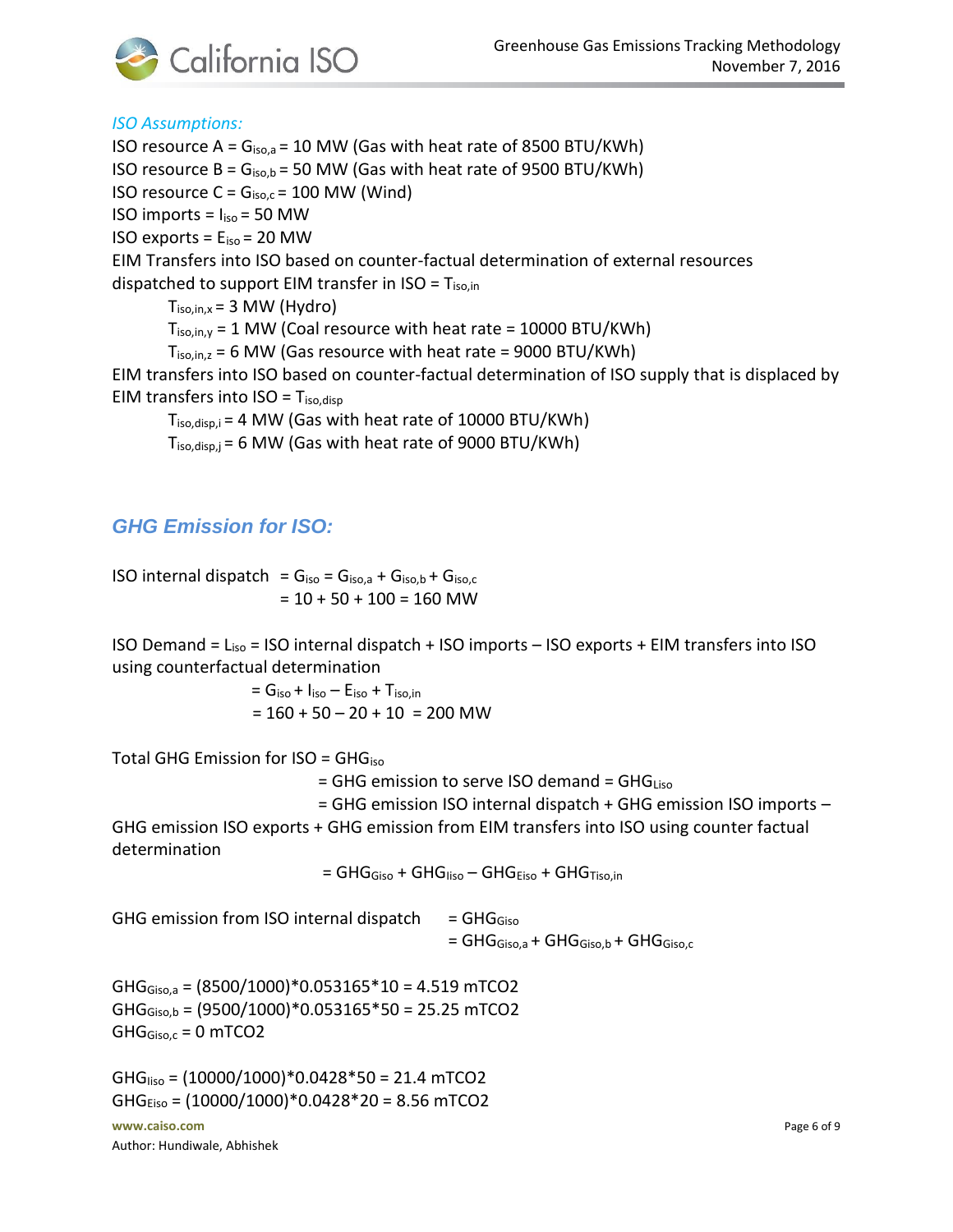

 $\mathsf{GHG}_{\mathsf{Tiso,in}} = \mathsf{GHG}_{\mathsf{Tiso,in,x}} + \mathsf{GHG}_{\mathsf{Tiso,in,y}} + \mathsf{GHG}_{\mathsf{Tiso,in,z}}$  $= 0 + (10000/1000)^* 0.09471*1 + (9000/1000)^* 0.053165*6$ = 3.82 mTCO2

GHG emission to serve ISO demand =  $GHG<sub>Giso</sub> + GHG<sub>liso</sub> - GHG<sub>Eiso</sub> + GHG<sub>Tiso,in</sub>$  $=(4.52 + 25.25 + 0) + 21.4 - 8.56 + 3.82$  $= 46.43$  mTCO2

### <span id="page-6-0"></span>*Overall EIM GHG Benefit Reduction:*

Overall EIM GHG Benefit Reduction based on counter-factual determination  $= (-1)^*$ GHG<sub>net,eim</sub> = (-1)\*(GHG benefit reduction based on EIM transfers into ISO using counter-factual dispatch)  $= (-1)^*$ (GHG $_{Tiso,in}$  - GHG $_{Tiso,disp}$ )

 $GHG_{Tiso,disp} = GHG_{Tiso,disp,i} + GHG_{Tiso,disp,i}$  $=(10000/1000)*0.053165*4+(9000/1000)*0.053165*6$  $= 2.12 + 2.87 = 4.99$  mTCO2

Overall EIM GHG Benefit Reduction =  $(-1)^*(3.82 - 4.99) = 1.17$  mTCO2

There was 1.17 mT CO2 of GHG emission reduction due to EIM using the counter-factual dispatch for the example above.

| <b>GHG</b>                       | mTCO <sub>2</sub> |
|----------------------------------|-------------------|
| GHG emission to serve ISO Load   | 46.43             |
| <b>GHG EIM Benefit Reduction</b> |                   |

## <span id="page-6-1"></span>**Example 2 (with EIM Transfers out of ISO serving EIM load):**



#### *ISO Assumptions:*

**www.caiso.com** Page 7 of 9 Author: Hundiwale, Abhishek ISO resource  $A = G_{iso,a} = 10$  MW (Gas with heat rate of 8500 BTU/KWh)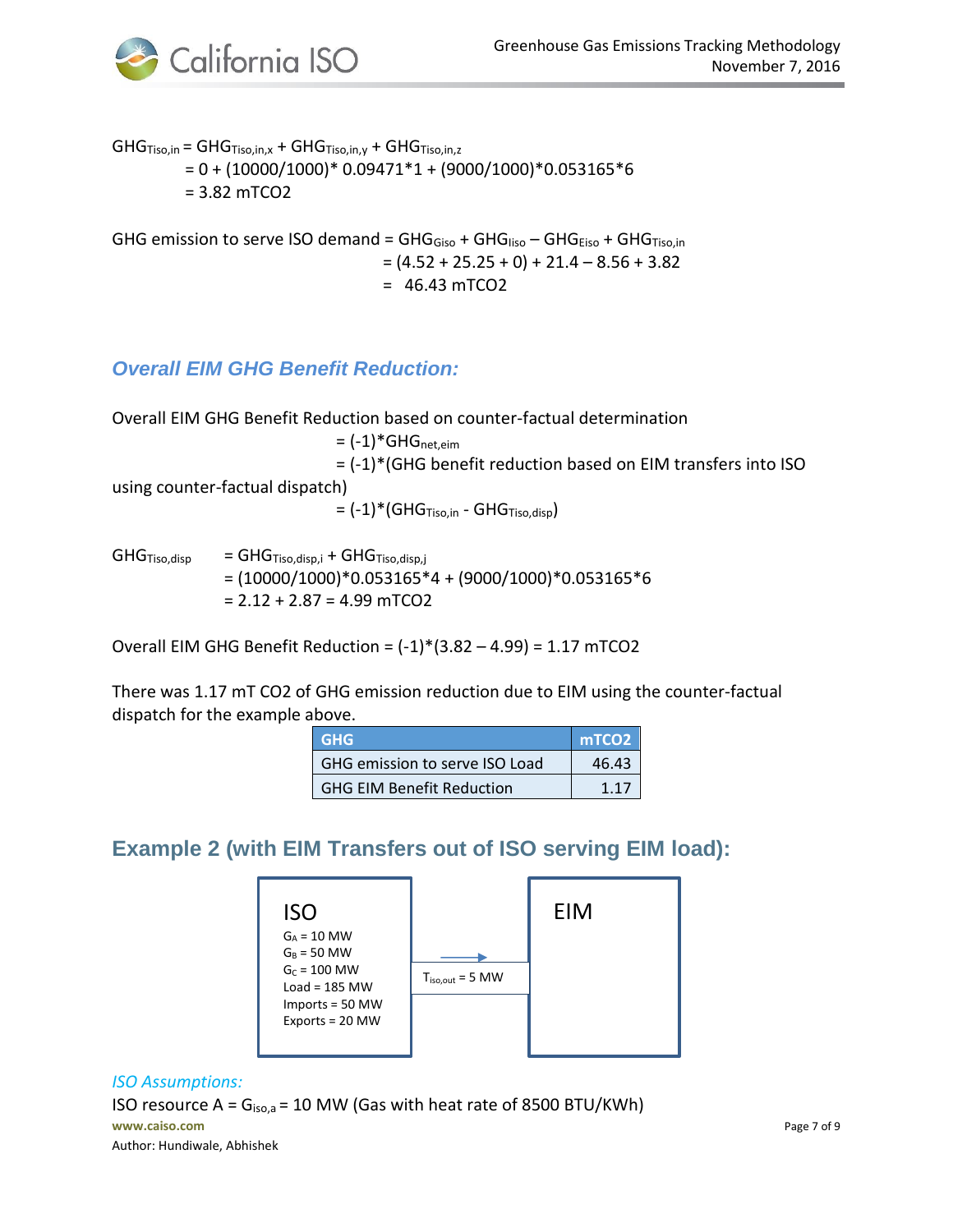



ISO resource  $B = G_{iso,b} = 50$  MW (Gas with heat rate of 9500 BTU/KWh) ISO resource  $C = G_{iso,c} = 100$  MW (Wind) ISO imports =  $I_{iso}$  = 50 MW ISO exports =  $E_{iso}$  = 20 MW

EIM Transfers out of the ISO based on counter-factual determination of internal ISO resources dispatch to support EIM transfer out of  $ISO = T_{iso,out}$ 

 $T_{iso,out,v}$  = 1 MW (Gas resource with heat rate = 9000 BTU/KWh)

 $T_{iso.out.u}$ = 4 MW (Solar resource)

EIM transfers out of ISO based on counter-factual determination of external supply that is displaced by EIM transfers out of  $ISO = T_{eim.diso}$ 

 $T_{\text{eim,disp,k}} = 4$  MW (Coal with heat rate of 10000 BTU/KWh)

 $T_{\text{eim.diso,I}}$  = 1 MW (Gas with heat rate of 10000 BTU/KWh)

#### <span id="page-7-0"></span>*GHG Emission for ISO:*

ISO internal dispatch =  $G_{iso} = G_{iso,a} + G_{iso,b} + G_{iso,c}$  $= 10 + 50 + 100 = 160$  MW

ISO Demand =  $L_{iso}$  = ISO internal dispatch + ISO imports – ISO exports + EIM transfers into ISO using counterfactual determination – EIM transfers out of ISO using counter-factual determination

> $= G<sub>iso</sub> + I<sub>iso</sub> - E<sub>iso</sub> - T<sub>iso,out</sub>$  $= 160 + 50 - 20 - 5 = 185$  MW

Total GHG Emission for  $ISO = GHG<sub>iso</sub>$ 

 $=$  GHG emission to serve ISO demand  $=$  GHG $_{Liso}$ 

= GHG emission ISO internal dispatch + GHG emission ISO imports –

GHG emission ISO exports - GHG emission from EIM transfers out of ISO using counter-factual determination

 $=$  GHG<sub>Giso</sub> + GHG<sub>liso</sub> – GHG<sub>Eiso</sub> – GHG<sub>Tiso,out</sub>

GHG emission from ISO internal dispatch  $=$  GHG $_{\text{Giso}}$ 

 $=$  GHG $_{\text{Giso,a}}$  + GHG $_{\text{Giso,b}}$  + GHG $_{\text{Giso,c}}$ 

 $GHG<sub>Giso,a</sub> = (8500/1000)*0.053165*10 = 4.519$  mTCO2  $GHG_{Giso,b} = (9500/1000)^*0.053165*50 = 25.25 mTCO2$  $GHG_{Giso,c} = 0$  mTCO2

 $GHG<sub>liso</sub> = (10000/1000)*0.0428*50 = 21.4 mTCO2$  $GHG<sub>Eiso</sub> = (10000/1000)*0.0428*20 = 8.56 mTCO2$